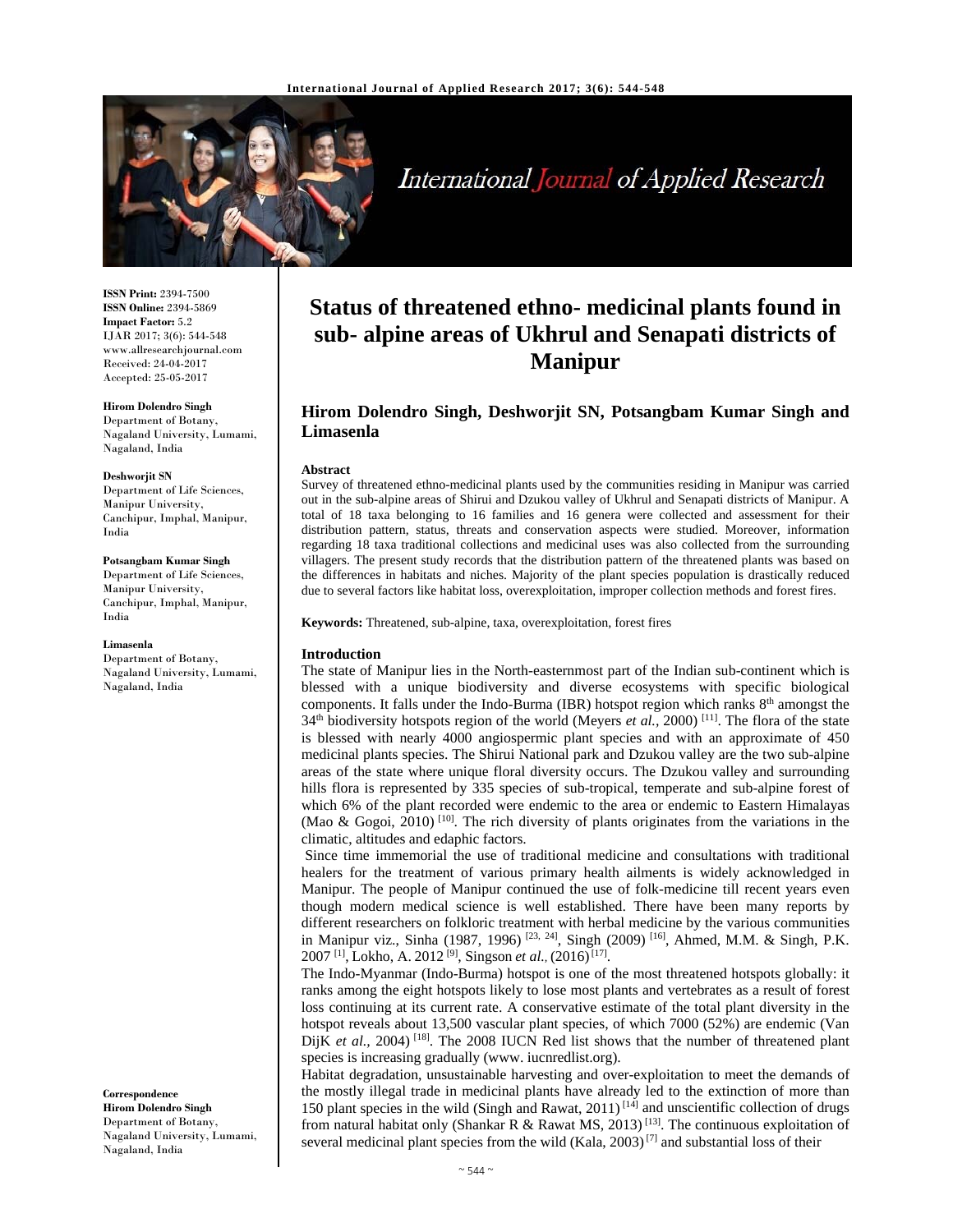habitat during past 15 years have resulted in population decline of many high value medicinal plant species over the years.

Except few reports there is insufficient information about the availability of the threatened ethno-medicinal plants of Manipur with regards to their distribution, status, habitat and traditional methods of collection. Considering these aspects, the present study is an attempt to record a detail vegetation study of the threatened medicinal plants found in sub alpine region of Manipur. Moreover, the causes of disappearance, mode of collection and best conservation and management approach for the observed species will also be discussed. This will allow an appropriate conservation measures as a guide to future conservation efforts of some threatened ethno-medicinal plants.

## **Material and methods**

#### **Study area**

The Shirui National park was established in 1982 is located in Ukhrul district of Manipur. It is famous for Shirui lily

(*Lilium mackliniae* Sealy). The park lies between  $25^{\circ}$ 7.439'N latitude and 94 $^{\circ}$  26.386'E longitude and covering an altitudinal range of 1,730-2,590 MSL. The Annual rainfall of the district is 1763.7mm and average annual temperature (33<sup>0</sup> C Max & 3<sup>0</sup> C Min). The highest peak found in Khayangbung which is 2,835m above sea level. The second study site Dzukou valley is situated at the border of the states of Senapati districts of Manipur and Nagaland. The valley lies between  $25^033.258'(25^033'15.5'')$  N latitude and  $94^0$  4.028'( $94^0$  4'1.7") E longitude with an area of about 27sq. km. It lies at an altitude between 1061m to 2994m (AMSL). Mt. Esii (Mt. Tenipu) is the highest mountain peak which is about 2994m in Manipur. The temperature ranges from a minimum of  $3.4^{\circ}$  C to a maximum of  $34.1^{\circ}$  C and having annual rainfall ranges from 670 to 1,450 mm. The study sites of the Ukhrul and Senapati were depicted in the fig.1 given below.



**Fig 1:** Map showing the study sites of Dzukou valley and Shirui hill of Manipur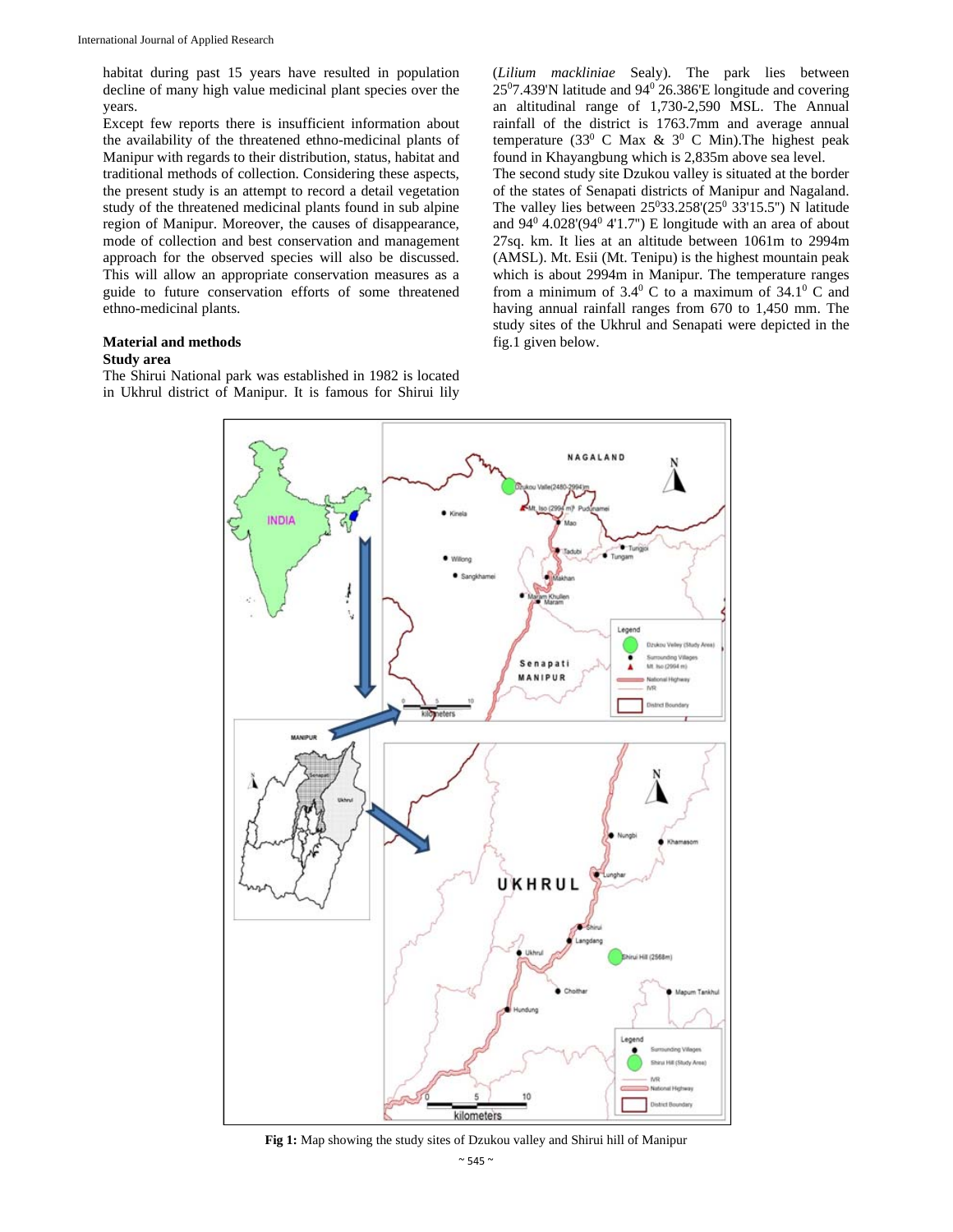## **Data collection**

Several collection cum survey tours were undertaken in the study sites (Shirui and Dzukou) of Manipur during April 2015 to February 2017. The plants were identified using flora of Clarke, 1889 [3]; Kanjilal *et al*., (1934-1940) [8]; Deb (1961 a, b); Sinha, (1987 a, b) [23]; Singh *et al.,* 2000 [21]; Mao & Gogoi, 2010<sup>[10]</sup>. Regarding ethno-medicinal uses, reports from Sinha 1996 [24]; Singh *et al.,* 2003 [15]; Singh, 2009 [16]; Sumitra *et al.,* (2009, 2011); Lokho, 2012 [9]; Ningombam *et al.,* 2014 [12]; Singson *et al.,* 2016 [17]. The herbarium sheets are prepared following Jain and Rao 1977 and deposited for inclusion in the herbaria of Department of Botany, Nagaland University, Lumami, India. Author name

of plants follows Brummitt & Powell 1992<sup>[2]</sup> and the plants names were updated using International Plant Name Index (www.ipni.org) database.

## **Results**

The present study was done in a total of 25 sample plots, 10 of which at Shirui hills and 15 at Dzukou valley areas. Altogether18 species belonging to16 families were recorded of which herb is represented by 8 species, shrub - 2, tree - 5, creeper- 2 and 1 species of orchid. The enumeration of the 18 species recorded along with their uses, distribution, locations in the present study and status of the plant is given below in Table. 1.

| SI.              | <b>Species/Family/Local Name</b>                                                       | <b>Reported uses</b>                                                                                                                  | <b>Present study</b>                                                                                            | <b>Distribution pattern</b>                                                                          | Present status.                                                                                                                                     |
|------------------|----------------------------------------------------------------------------------------|---------------------------------------------------------------------------------------------------------------------------------------|-----------------------------------------------------------------------------------------------------------------|------------------------------------------------------------------------------------------------------|-----------------------------------------------------------------------------------------------------------------------------------------------------|
| $\mathbf{1}$     | Aconitum elwesii Stapf. /<br>Ranunculaceae./Nuishiwon<br>MUMP-000125                   | Tuber is used as<br>febrifuge and<br>abdominal pain.                                                                                  | Ukhrul: Shirui Chingkha,<br>Lunghar and adjacent<br>hills.<br>Senapati: Dzukou valley                           | In India: Sikkim,<br>West Bengal, Manipur<br>& Nagaland                                              | Scattered and disjunct<br>populations in the two study<br>sites are getting badly<br>affected by forest fires.                                      |
| $\overline{c}$   | Aconitum nagarum Stapf/<br>Ranunculaceae/Khawari.<br>MUMP-002340                       | The root is used as<br>poison for killing<br>wild animals by the<br>Nagas.                                                            | Ukhrul: Shirui, Jessami<br>and adjacent hills<br>Senapati: Dzukou hills<br>and adjacent hills of Mao-<br>Maram. | In India:<br>Arunachal Pradesh.<br>Manipur & Nagaland                                                | Very low populations and<br>restricted fragmented<br>distribution in both the<br>study sites                                                        |
| 3                | Arisaema lobatum Engl./Araceae<br>Leencheisu<br>MUMP-002341                            | Tubers applied as<br>antiseptic to<br>malignant sores                                                                                 | Ukhrul: Shirui.<br>Langdang, Choithar<br>Senapati: Dzukou, Mao,<br>Makhan                                       | Northeast India,<br>Central & Southern<br>China, South-east<br>Asian countries                       | Habitat destruction by<br>surrounding villagers.                                                                                                    |
| $\overline{4}$   | Begonia adscendens C.B. Clarke/<br>Begoniaceae/<br>Banhang(in Rongmei)<br>MUMP-000127  | Whole plant is used<br>in cough and<br>dysentery.                                                                                     | Ukhrul: Shirui, Lunghar,<br>khamasom, Nungbi<br>Senapati: Dzukou, Mt.<br>Iso, Tungjoi                           | Assam to Myanmar,<br>S. Laos                                                                         | Loss of habitat due to forest<br>fire.                                                                                                              |
| 5                | Bulbophyllum japonicum Makino/<br>Orchidaceae<br>MUMP-002345                           | Bulb used in<br>treatment of cracks<br>and cuts and wounds                                                                            | Ukhrul: Shirui,<br>Khamasong, Hundung<br>Senapati: Dzukou, Mt Iso                                               | Japan, Taiwan, South-<br>east China.                                                                 | Forest fires, timber<br>collection and trade of the<br>plant                                                                                        |
| 6                | Cinnamomum verum J. Presl./<br>Lauraceae/<br>Using-sha<br>MUMP-002350                  | Bark and root used in<br>bad breath / mouth<br>freshener                                                                              | Ukhrul: Shirui, Lunghar,<br>Choither<br>Senapati: Dzukou, Mao-<br>Maram                                         | India: Northeast India<br>and western Ghats                                                          | Population decline due to<br>overharvesting, market<br>demand and unsustainable<br>collection methods                                               |
| $\boldsymbol{7}$ | Dichroa febrifuga Lour/<br>Hydrangeaceae/Barak(Hindi)<br>MUMP-002351                   | Root used for<br>treatment of malaria                                                                                                 | Ukhrul: Shirui.<br>Khamasong,<br>Khayangbung<br>Senapati: Mt. Iso                                               | China, Bhutan,<br>Cambodia, India                                                                    | Habitat degradation, forest<br>fires.                                                                                                               |
| 8                | Elsholtzia strobilifera Benth/<br>Lamiaceae/<br>Lomba<br>MUMP-002354                   | Inflorescence used in<br>Toothache                                                                                                    | Ukhrul: shirui, Lunghar,<br>Hundung, Langdan<br>Senapati: Mao, Tadubi,<br>Tungjoi                               | India, Nepal, China<br>and Taiwan                                                                    | Forest fires and habitat<br>destruction an growth of<br>invasive and alien species                                                                  |
| 9                | Eurya acuminata DC./<br>Theaceae/<br>Sijou<br>MUMP-000129                              | Leaf used food &<br>Respiratory problems                                                                                              | Ukhrul: Adjacent Shirui<br>hill<br>Senapati: Makhan,<br>Maram-khullen, Tungjoi                                  | China, Bhutan, India,<br>Indonesia, Malaysia,<br>Myanmar, Nepal, Sri<br>Lanka, Thailand,<br>Vietnam. | Habitat destruction and<br>locally traded                                                                                                           |
| 10               | Lilium mackliniae Sealy/Liliaceae./<br>Kashong Timrawon<br>MUMP-002360                 | Rhizome decoction<br>used in stomach<br>troubles                                                                                      | Only at Shirui hill                                                                                             | India: Endemic in<br>Manipur                                                                         | Localised in patches and are<br>getting badly affected due<br>to forest fires and<br>overgrowth of Yushania<br>rollaona (Gamble) T.P. Yi.           |
| 11               | Mahonia napualensis<br>DC.<br>/Berberidaceae/Yaiganmachurong/U-<br>napu<br>MUMP-002362 | Bark is used in<br>Dizziness. Tender<br>shoots are used as<br>wild edible food                                                        | Ukhrul: Langdang,<br>phangrei, Shirui hill.<br>Senapati:<br>Dzukou and Mao-Maram                                | India: Nagaland,<br>Manipur, Arunachal<br>Pradesh, Assam,<br>Meghalaya & Sikkim                      | Very less population has<br>declined due to habitat loss.<br>Indiscriminate collection of<br>bark and young shoots<br>leading to death of the plant |
| 12               | Paris polyphylla Sm/<br>Melanthiaceae./Haw-pan/Kazeapai<br>MUMP-002365                 | Tuber used in<br>Bronchitis, stomach<br>ulcers, diarrhoea,<br>dysentery, sore throat,<br>Anthelmintic, tonic,<br>respiratory problems | Ukhrul: Shirui,<br>Khayangbung, Lunghar<br>Senapati: Dzukou,<br>Makhan,<br>Maram                                | India: Jammu &<br>Kashmir, Sikkim,<br>Arunachal Pradesh,<br>Nagaland and<br>Manipur                  | Population has greatly<br>declined due to<br>overexploitation and<br>improper collection<br>methods for market demand<br>in both study sites        |
| 13               | Piper griffithii C.DC./<br>Piperaceae/<br>Chingmarich<br>MUMP-000130                   | Inflorescent and seeds<br>is used in<br>Gastrointestinal<br>Problems                                                                  | Ukhrul: Shirui & adjacent<br>hills.<br>Senapati: Dzukou,<br>Makhan, Maramkhullen,                               | India: Assam,<br>Arunachal Pradesh,<br>Meghalaya, Sikkim,<br>west Bengal.                            | Low population and<br>restricted fragmented<br>distribution                                                                                         |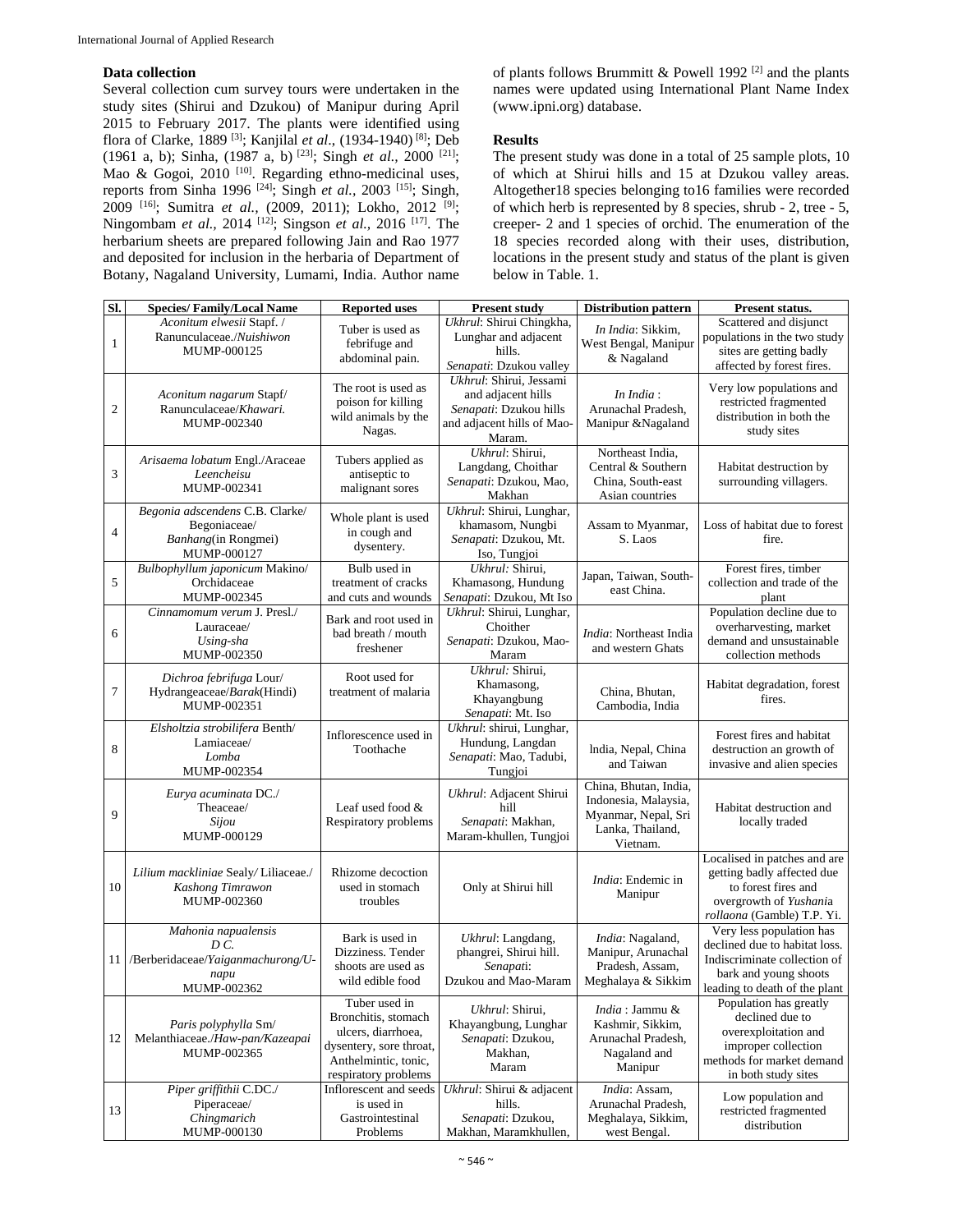|    |                                                                                     |                                                                                                        | Tungjoi                                                                                             |                                                                                          |                                                                                                     |
|----|-------------------------------------------------------------------------------------|--------------------------------------------------------------------------------------------------------|-----------------------------------------------------------------------------------------------------|------------------------------------------------------------------------------------------|-----------------------------------------------------------------------------------------------------|
| 14 | Rhododendron arboretum Sm./<br>Ericaceae/<br>Kokliwon<br>MUMP-000134                | Young shoots and<br>flowers is used for<br>easy deliver<br>Of child or child<br>birth.                 | Ukhrul:<br>Shirui, Lunghar,<br>Khayangbung,<br>Senapati: Dzukou, Mount<br>Isii, Makhan village      | In India:<br>Manipur, Nagaland,<br>Arunachal Pradesh                                     | Population decline due to<br>forest fires and habitat<br>destruction                                |
| 15 | Rubia cordifolia L. /<br>Rubiaceae/<br>Moyoom<br>MUMP-002367                        | Roots, stem and<br>leaves Used in<br>rheumatism, anti-<br>inflammatory,                                | Ukhrul:<br>Shirui, Lunghar,<br>Khayangbung, Choither<br>Senapati: Dzukou, Mount<br>Isii, Moa, Maram | Asia, Africa and<br>Australia. In India:<br>North east India.                            | Population decline due to<br>habitat loss, forest fire and<br>low regeneration                      |
| 16 | Swertia angustifolia Buch.-Ham. Ex<br>D.Don / Gentianaceae./Chiraita<br>MUMP-000138 | Young shoots used in<br>Jaundice, fever,<br>cough, stomach<br>ulcers, diabetes and<br>indigestion      | Ukhrul: ShiruiChingkha,<br>Jessami and adjacent<br>hills.<br>Senapati: Dzukou hills<br>and Mao      | In India: Endemic to<br>Manipur & Nagaland                                               | Population declined due to<br>habitat destruction.                                                  |
| 17 | Thalictrum foliolosum<br>DC./Ranunculaceae./<br>Kharuri<br>MUMP-002370              | Rhizome used in<br>Scabies, stomach-<br>ache, cold and fever,<br>Diuretic, antiperiodic,<br>astringent | Ukhrul: Shirui Chingkha,<br>khayangbung and<br>adjacent hills<br>Senapati: Dzukou hills<br>and Mao  | In India: Nagaland,<br>Manipur, Assam,<br>Meghalaya                                      | Population declined due to<br>unsustainable collection.<br>habitat destruction and<br>forest fires. |
| 18 | Zanthoxyllum acanthopodium DC. /<br>Rutaceae/<br>Mangnangthei<br>MUMP-002380        | Leafs and seeds used<br>in cold and tonsillitis                                                        | Ukhrul: Shirui hills &<br>adjacent hills.<br>Senapati: Adjacent<br>Dzukou hills                     | Bangladesh, Bhutan,<br>India, Indonesia, Laos,<br>Malaysia, Myanmar,<br>Nepal, Thailand. | Overharvesting of seed,<br>habitat destruction and<br>forest fires.                                 |

## **Discussion**

The Shirui National park and Dzukou valley are sub-alpine region blessed with high diversity of flora and rare medicinal plants. In the present survey out of the 18 medicinal plants recorded that herbs constitutes 44% of the total plants follows by tree 28%, shrubs 11%, creepers 11% and orchids by 6%. The medicinal plants recorded were used in the treatment of 9 major ailments by the different communities residing in the Manipur. Among which gastrointestinal problems constitutes the highest, follows by respiratory troubles as shown in the Fig.2.



**Fig 2:** Chart showing the no. of species used for the treatment of major types of ailments

These medicinal plants were found only in natural ecosystems, growth of them in such hilly regions, has made them an important economical resource for poor people in these regions. Export of these species to neighbouring states and countries like Myanmar, China etc., is also a major concerned. Overexploitation of *Paris polyphylla* species from wild for its market value without proper collection methods leads to the decline in the population of the species. The present study also found that there is very less effort for conservation and sustainable utilization of the threatened medicinal flora. The major cause of decline in population are habitat destruction (50%), follows by trade of plant (33, 34%) and forest fires (16.67%). The communities residing

in the study sites were heavily depends on forest resources for their livelihoods. Moreover the localities collected these medicinal plants in a very unsustainable way which leads to disappearance from wild. Shifting cultivation practices often result in forest fires within the national park. Strong winds, in relatively dry bamboo species on the ridges, increase the risk of uncontrolled fires during the dry season. The biological integrity of study sites is being threatened by these uncontrolled fires.

With the increasing demand of economic forces including demand of timber, medicinal plants, jhum cultivation and forest fires for collection of wood, charcoal, lack of grassroots support for conservation aspects and global climate change leads to drastic decline in the population of the studied species.

#### **Conclusion**

The sub-alpine regions under study contain many species which have narrow area of distribution. An area specific threat categorization of species is very important for short or long term management planning. If the overexploitation and habitat degradation of these species continues may disappear from the area within a few years.

## **Acknowledgement**

The Authors are thankful to department of Botany, Nagaland University for their support and lab facilities. We are also thankful to the Head of Centre of Advanced Study, Department of Life Sciences, Manipur University, Imphal - 795003

## **References**

- 1. Ahmed MM, Singh PK. Traditional knowledge system of the Muslim community in Manipur. Indian J. Trad. Knowl. 2007; 6(2):383-389.
- 2. Brummitt RK, Powell CE. Authors of Plant Names: a list of authors of scientific Names of Plants, with recommended Standard Forms of Their Names, Including Abbreviations. Royal Botanic Gardens, Kew, 1992.
- 3. Clarke CB. On the plants of kohima and Munneypore. J. Linn. Soc. 1889; 25:1-107.